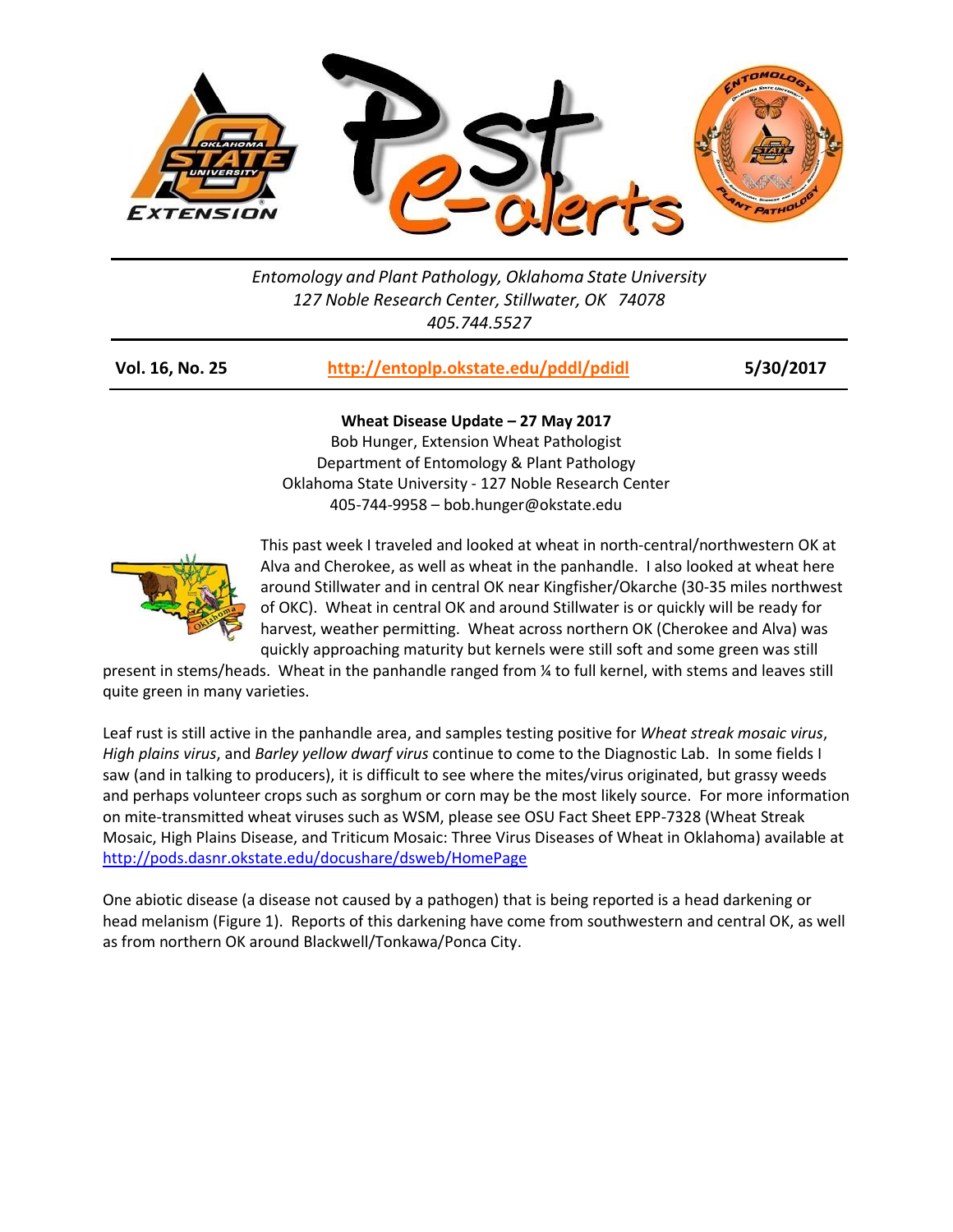Figure 1. Head darkening (melanism) as seen in the Lahoma variety trial in late May.





Although this darkening has been observed in several varieties, it seems to be most noticeable in the variety Bentley. Dr. Carver had noticed a head darkening in Bentley prior to its release, but apparently environmental factors this year have caused it to be expressed more strongly than in years prior. One of the parents of Bentley is TAM 303, which was developed by Dr. Jackie Rudd at Texas A&M University. Dr. Rudd sent the following information: "*Bentley has the same "fluorescent" green glumes early and dark red/brown chaff color at maturity as TAM 303 which is one of its parents. TAM 303 and many of its descendants normally have 1-2% of near black heads that look like your photos. Most are sterile or have a few shriveled seeds. This is not an impurity, and is expressed more in some environments than others. It is sometimes spotty in a field and sometimes scattered throughout. Our take on it was that it was just a concentration of the unique TAM 303 glume color in sterile heads- whatever might have caused the sterility. Freeze related sterility is a common culprit for us. For us, almost all TAM 303 derived lines that have the fluorescent green heads, would also have some of these black heads if we had sterility.*" Dr. Carver has indicated that during the development of Bentley, he took seed from dark heads and planted that seed to see if there was any effect on the next generation of wheat plants. He did not see any effect on the next generation either in wheat yield or in the incidence of dark heads. However, in some environments seed from darkened heads may not be as plentiful or "full" as seeds from non-darkened heads (Figure 2).



Figure 2. Seed taken from a dark and non-dark head of Bentley wheat.